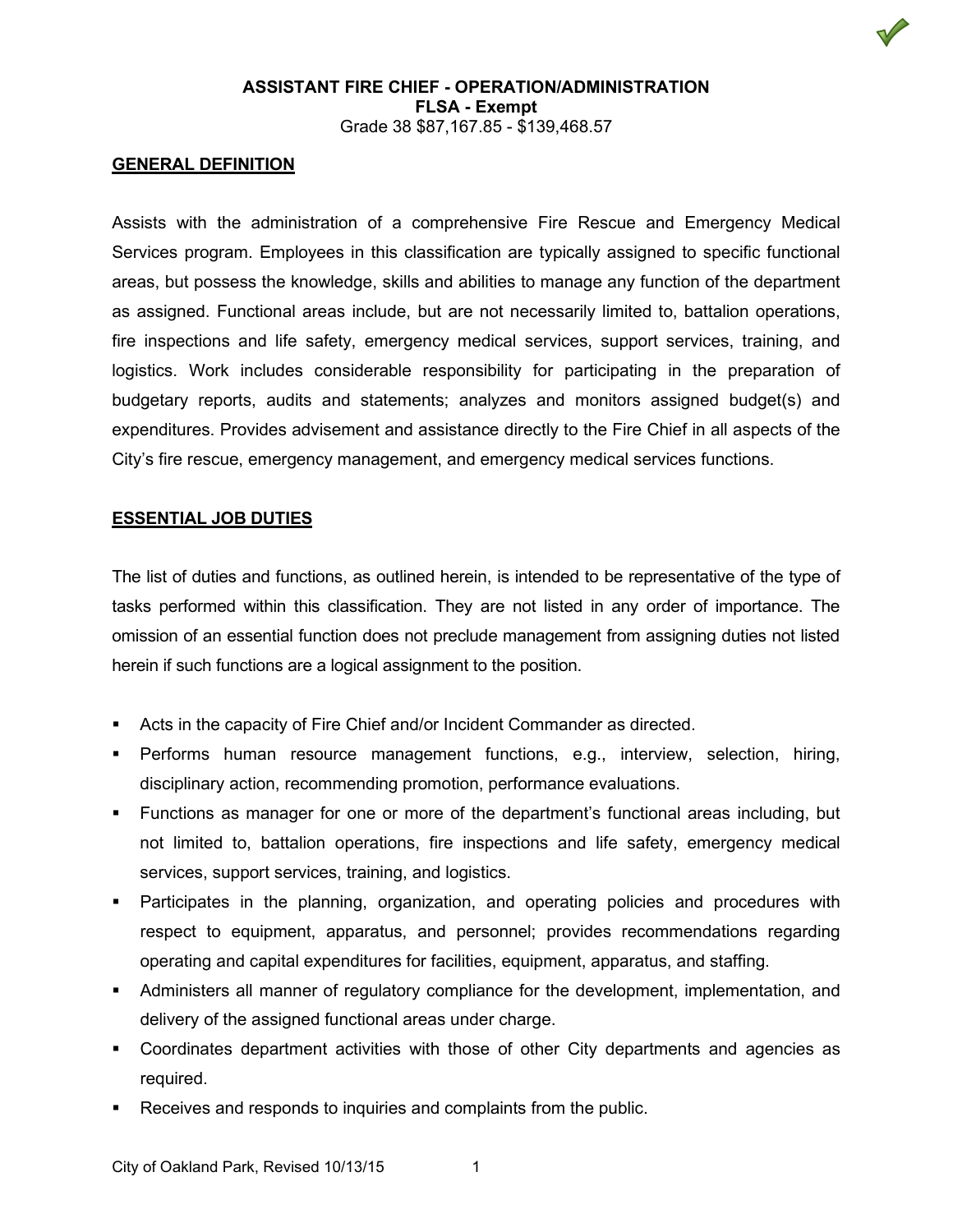- Prepares and submits various State and national incident records and reports.
- Coordinates disaster drills and National Incident Management System (NIMS) activities with other City departments and with outside agencies.
- Along with the Fire Chief and/or other Command Officers, may conduct internal investigations; may coordinate or participate in Departmental/Divisional hearings or operational reviews such as disciplinary, EEO, and tactical critiques, recommends and/or administers discipline.
- Can be assigned to the City Emergency Operations Center at the direction of the Fire Chief in accordance with the City Emergency Management Plan and Disaster Preparedness Guide.
- Participates in the preparation, review and analysis of department budget(s), statistics, records and reports to ensure efficient operations, to meet service demands, and to comply with authorized requests for information regarding department activities and personnel.
- Attends regional, professional and other educational forums to maintain current knowledge of trends and developments in the industry of fire and emergency medical service.
- Addresses community groups, business and commercial interests, media representatives and other community based entities to provide informational and educational programs explaining and promoting public understanding of departmental functions.
- Leads and facilitates meetings and conferences with staff under charge for the discussion and dissemination of department communications, e.g., directives, general orders, special orders, standard operating procedures, and new/modified policies and procedures.
- Conducts research and analysis on trends and developments in the assigned functional areas for the purpose of developing and recommending new (or modifications to existing) policies and procedures to improve overall department operations.
- Responsible for ensuring appropriate certifications and/or licenses are achieved and maintained by Department personnel. Duties include, but are not limited to, planning and directing activities to ensure on-going internal and/or external job related training and professional development of personnel to be in compliance with all applicable Federal, State, Occupational Health and Safety, and organizational policies, practices and standards.

## **KNOWLEDGE, SKILLS & ABILITIES**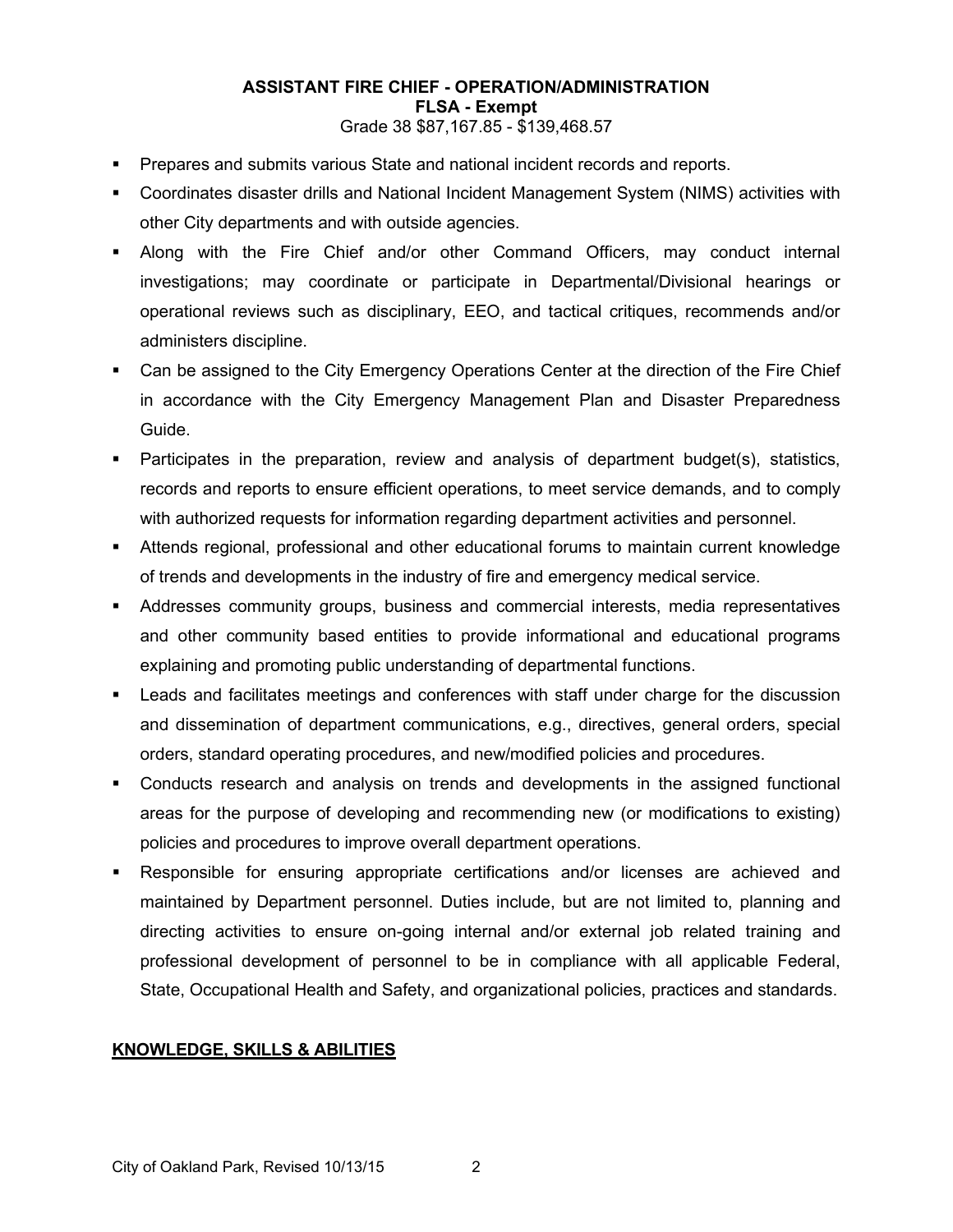# **ASSISTANT FIRE CHIEF - OPERATION/ADMINISTRATION FLSA - Exempt**

- Grade 38 \$87,167.85 \$139,468.57
- Substantial knowledge of the principles and practices applied to the organization, management, and administration of a comprehensive municipal fire rescue and emergency medical services function.
- Substantial knowledge of the body of available and current information resources applicable to the department's functions for technical research purposes and for special projects as may be assigned.
- Substantial knowledge of pending and current legislation affecting the emergency response function as applied to current and projected demographic trends relevant to Florida.
- Substantial knowledge of the principles and practices of fire rescue and emergency medical services administration, including budget preparation and personnel management.
- Considerable knowledge of modern office practices, with emphasis on computer literacy, word processing, spreadsheet applications, and electronic records and file management.
- Ability to plan, assign, direct and review the work of others in a manner conducive to full performance and compliance with established code, ordinance, statutes and regulatory standards applicable to the work.
- Ability to evaluate, analyze, and provide recommendations regarding provision of fire rescue and emergency medical services, or other information as may be determined by City Administration.
- Ability to establish and maintain effective working relationships with internal and external customers, as well as governing and appointed authorities.
- Executive-level interpersonal, leadership, planning, management and communications skills.
- Ability to communicate professionally and effectively verbally, in writing, and in presentations.
- A strong customer service orientation in work and communication with coworkers, management, elected officials and citizens.

# **MINIMUM ACCEPTABLE EDUCATION, TRAINING & EXPERIENCE**

Bachelor's degree from an accredited college or university in Fire Science, Business or Public Administration, or related field; supplemented by  $5 - 7$  years progressively responsible experience in fire rescue and emergency medical response functions, the majority of which shall be acquired at the management level, with broad exposure to administrative aspects of the work, e.g., budget development and administration, human resources management, organization and delegation of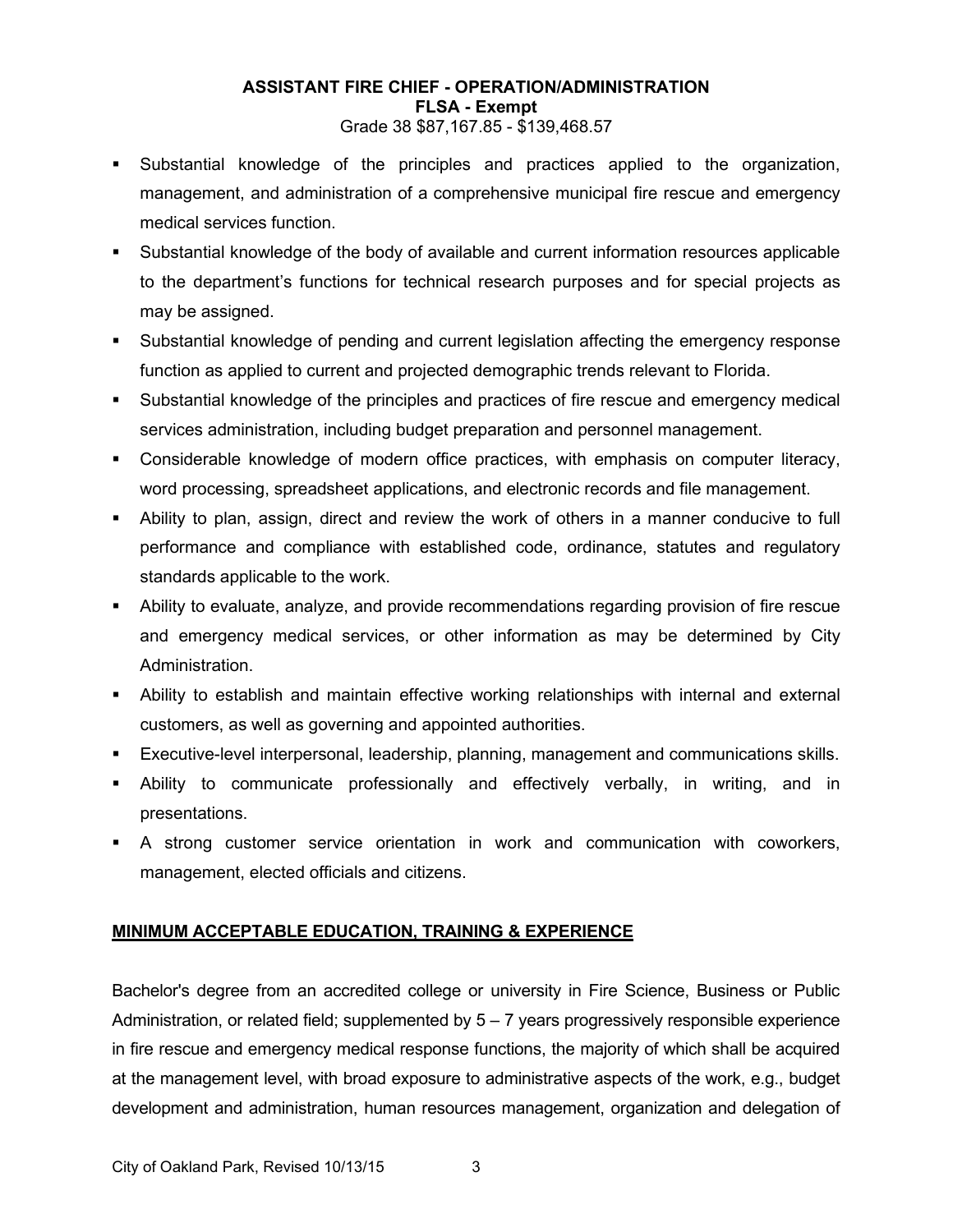responsibilities. Must have State of Florida Firefighter certification and State of Florida Driver's license without any restrictions that affect ability to perform the essential job duties as outlined herein. Must have State of Florida EMT or Paramedic certification.

## **PREFFERED**

Graduation from the Executive Fire Officer Program (EFO) of the National Fire Academy State of Florida Fire Inspector and Fire Instructor certifications

## **PHYSICAL REQUIREMENTS**

The City of Oakland Park is an Equal Opportunity Employer. In compliance with the Americans with Disabilities Act (42 U.S. C. 12101 et. seq.), the City of Oakland Park will provide reasonable accommodations to qualified individuals with disabilities and encourages both prospective and current employees to discuss potential accommodations with the employer. The physical demands described here are representative of those that must be met by an employee to successfully perform the essential functions of this job.

Tasks usually involve the ability to exert light physical effort in sedentary to light work, but which may involve some lifting, carrying, pushing and/or pulling of objects and materials of light weight (5pounds). Tasks may involve extended periods of time at a keyboard or workstation. Most work is performed in usual office conditions with limited exposure to disagreeable environmental factors. Candidates must meet the same physical health requirements as an entry-level firefighter in Oakland Park. Incumbents are required to maintain physical abilities consistent with ability to perform essential duties in an Incident Commander role.

I have read and acknowledge receipt of the job classification.

Employee signature **Date** Date of the Date of the Date of the Date of the Date of the Date of the Date of the Date of the Date of the Date of the Date of the Date of the Date of the Date of the Date of the Date of the Date

 $\overline{\phantom{a}}$  , and the contract of the contract of the contract of the contract of the contract of the contract of the contract of the contract of the contract of the contract of the contract of the contract of the contrac